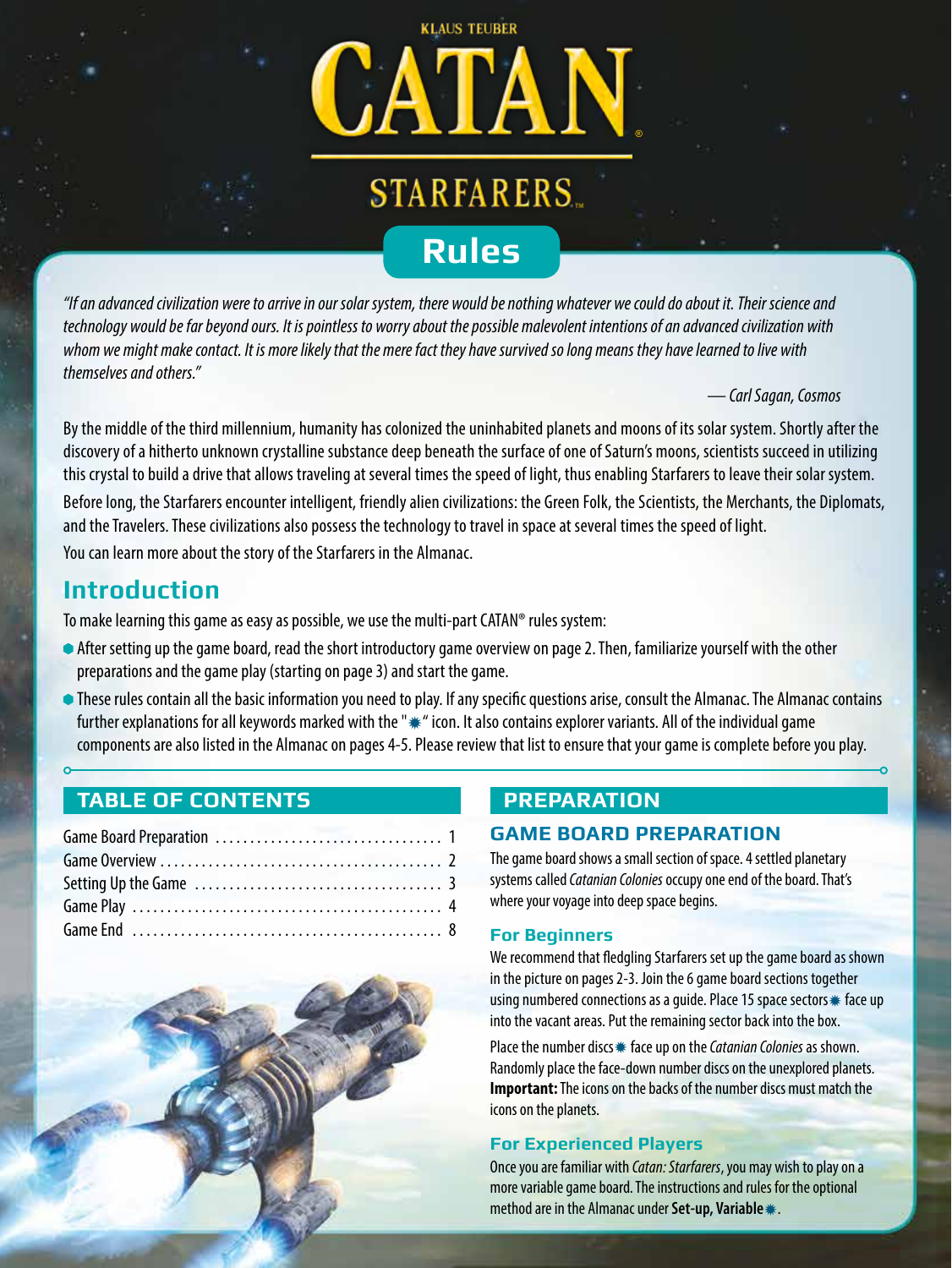# **CATAN – Starfarers Game Overview**

#### **GAME OVERVIEW**

- Outer space stretches out before you. You can explore 8 planetary systems and 4 alien outposts beyond the *Catanian Colonies*.
- There are 5 different types of planets in this region of the galaxy. Each planet produces a different kind of resource. These resources are represented by cards. The planets produce the following resources:



**Red** planets produce **ore**.



**Green** planets produce **food**.



**Orange** planets produce **fuel**.



**Blue** planets produce **carbon**.



**Multicolor** planets produce **goods**.

- You start the game with 2 colonies and 1 spaceport, so you already have 4 victory points (because each of your colonies earns you 1 victory point and each spaceport earns you 2 victory points). **The first player to reach 15 victory points wins the game.**
- $\bullet$  To earn victory points, you must build new colonies and spaceports on other planets, and trade stations on outposts. To accomplish this you need to build ships to travel there. In order to build anything, you need resources. **Note:***Ship(s)* is a generic term to refer to colony ships and/or trade ships in these rules.
- $\bullet$  How do you get resources? Each turn, you roll 2 dice to determine which planets produce resources. If, for example, you roll a "5", all planets bearing a "5" number disc produce resources. In the picture on the right, the red planet (ore) has a "5" number disc (lower right center of the board).
- $\bullet$  To receive resources, one of your colonies or spaceports must be adjacent to a planet that produces a resource. In the picture on the right, a yellow colony (A) and a white spaceport (B) are adjacent to the red planet with a "5" number disc. So, whenever a "5" is rolled, both Yellow and White receive 1 ore each.
- Colonies and spaceports are always adjacent to 2 planets, thus producing 2 different resources, depending on the number rolled. In our example, the yellow colony (A) borders a red planet and a green planet.
- You need very specific combinations of resources to build things. As much as you may wish to, it is extremely unlikely that you will be able to build colonies that give you ready access to every resource. So, you may receive some resources very rarely, if at all.
- You can trade with the supply or trade with other players to get resources you need. Make players an offer and listen to needs. Remember: "*Success in trading leads to success in building.*"
- Using your ships, you can establish new colonies and trade stations on unoccupied building sites. To do so, your ships must travel through space and reach new planetary systems and outposts. Varied encounters can occur along the way.
- Carefully consider where to build your colonies. The numbers on the discs vary in font size. The larger the font size, the higher the probability that it will be rolled. The red numbers "6" and "8" (the largest ones) are more likely to be rolled than "2" or "12" (the smallest ones). While there is no guarantee how often any given number is rolled during a game, you must do what you can to set yourself up for success. Try to build in a way that provides you with a steady supply of resources.

**2**

#### **SET-UP FOR BEGINNERS**

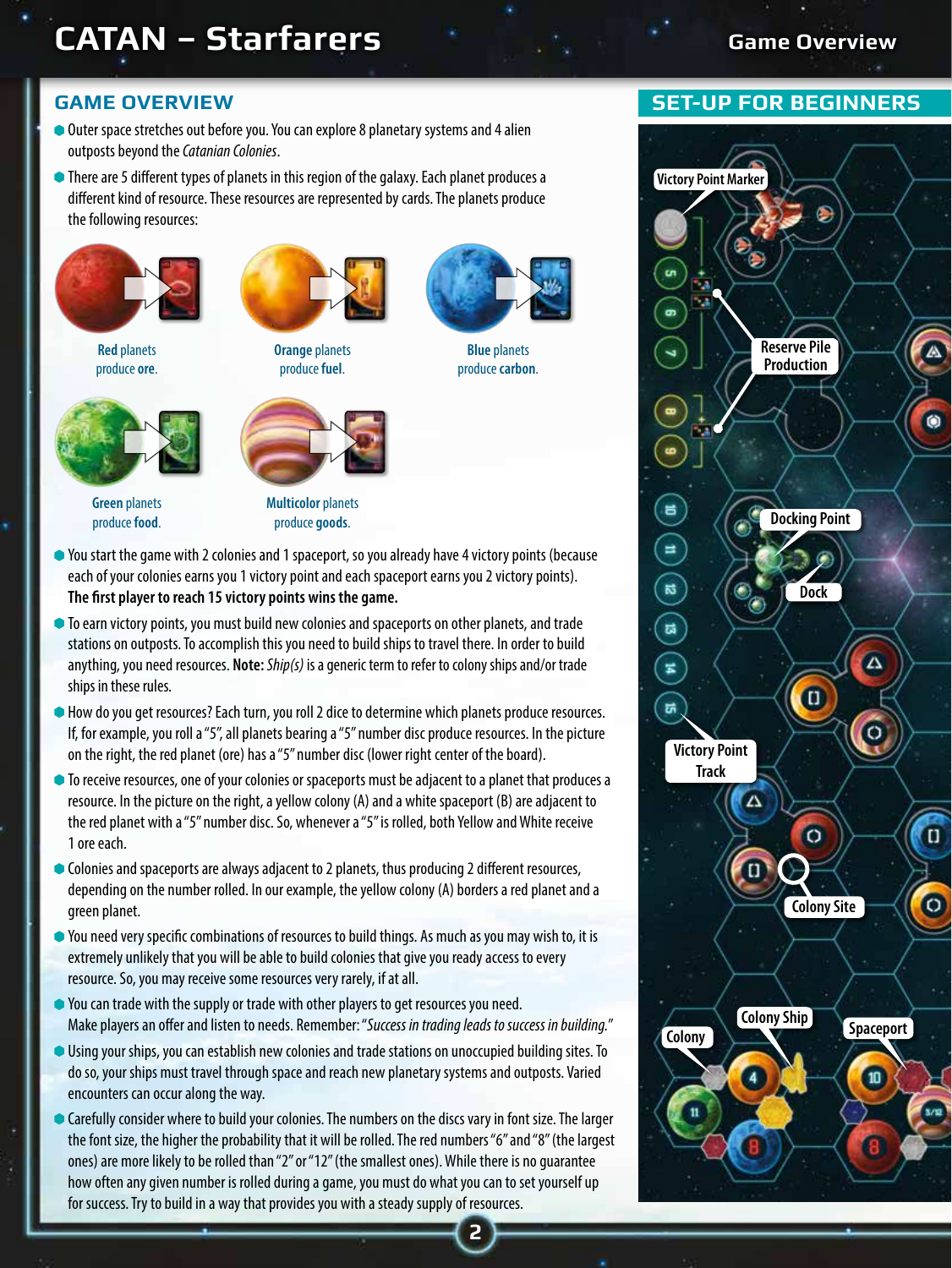## **CATAN – Starfarers Preparation**



## **PREPARATION**

### **SETTING UP THE GAME**

#### **Game Pieces**

**Player pieces:** Take all of the player pieces in a color of your choice.



Each player places their victory point marker on space "4" of the victory point track. The player order of victory point markers that occupy the same space doesn't matter. **Combine your pieces to create new pieces:**



**Mothership:** Each player takes their mothership \*.

*Note: The first time you play, you have to do 2 things:*

- *Affix a sticker of your player color to the bottom of you mothership's engine cone.*
- *Carefully remove the mothership's nose cone and place the 5 balls depicted below inside the ship's hull. Then carefully reattach the nose cone to the hull.*

#### **Overview Cards**

Each player takes a set of the following 3 cards: Turn Overview\*, Building Costs, and Victory Points. Place them in front of you.



Turn Overview Building Costs Victory Points

**VICTORY POINTS Colony 1 Victory Point Spaceport 2 Victory Points Ice Planet Token 1 Victory Point Pirate Base Token 1 Victory Point**

### **Resource Cards**

The Supply: Sort the resource cards \* by type. Place the goods cards into the "**2:1**" compartment and the remaining resources into the "**3:1**" compartments in the card tray as shown below (these go face up).

yellow red blue black Mothership \*

**The Reserve Pile**  $\ast\ast$ **:** Take 8 cards from each of the 5 resource stacks. Shuffle them and place this reserve pile face down into the "**?**" compartment. Place the card tray beside the game board.



**3**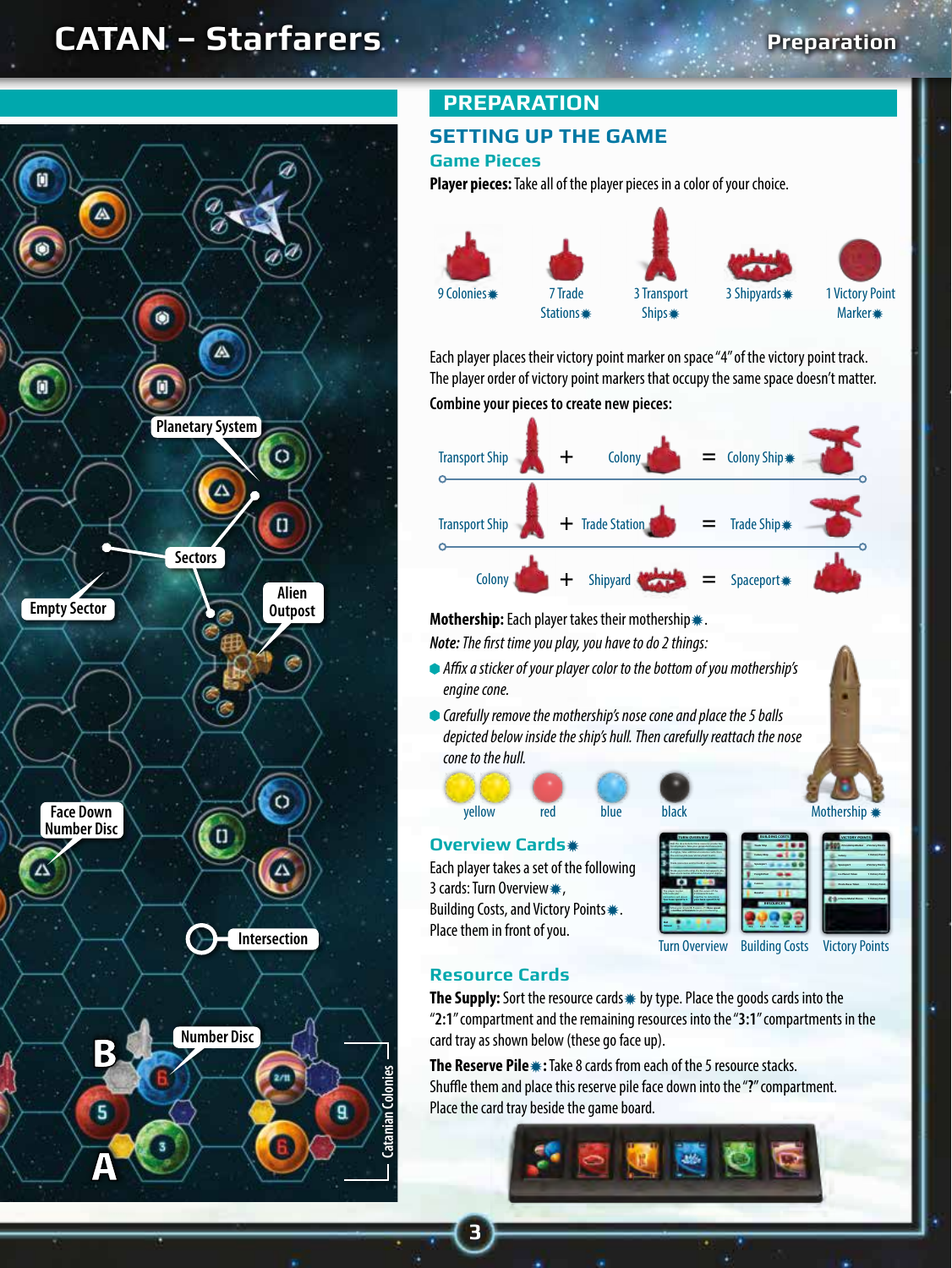# **CATAN – Starfarers**

## **Preparation & Game Play**

### **Upgrades & Fame Medal Pieces**

**Upgrades**<sup>\*</sup>: Put the upgrades into the corresponding compartments of the upgrades tray (see below).





**Fame Medal Pieces \*:** Place the 40 fame medal pieces into their compartment in the upgrades tray. Place the upgrades tray beside the game board.

#### **Encounter Cards**



Shuffle the 32 encounter cards  $*$  and place them face down into their compartment in the upgrades tray.

#### **Friendship Cards & Markers**

Sort the 20 friendship cards by the 4 different alien civilizations. Arrange the 5 cards of each alien civilization in a stack and place these stacks face up beside the game board. Place the friendship markers on top of their corresponding card stacks.

*Note: Before your first game, insert the 4 friendship markers into the 4 bases.*

#### **Special Tokens & Dice**

**Ice planet and pirate base tokens** $*$ :

Place these 5 tokens face up beside the game board.

**Reserve number discs** $*$ : Gather the 5 number discs with the blue and tan circular icon on the back. Shuffle them face down and place them beside the pirate base and ice planet tokens.

**Trade ship tokens:** Place these tokens beside the board.

You may need them for certain encounter cards $*$ .



49

**Dice:** Place the 2 dice beside the game board.

### **STARTING SET-UP**

#### **For Beginners**

**Starting Colonies:** Place 2 colonies and 1 spaceport on the *Catanian Colonies* as shown in the picture on pages 2-3.

*Important: When playing with 3 players, set up the 2 colonies and the 1 spaceport of the 4th player color as shown in the picture. They are meant to block the colony sites and won't play a role in the remainder of the game.* 

**Starting Ship:** Each player places 1 colony ship on the specified spaceport site shown in the picture (pages 2-3).

**First Production:** Each player draws 3 resource cards from the facedown reserve pile. Keep the resource cards in your hand hidden from the other players.

**Fame Medal Piece:** Take 1 fame medal piece from the upgrades tray and place it in front of you.

**Upgrade:** Take 1 booster from the upgrades tray and add it to your mothership.

**Starting Player:** Each player rolls the dice. The highest roller goes first.

#### **For Advanced Players**

If you have experience with the *Catan* base game and *Catan: Starfarers*, we recommend that you build your *Catanian Colonies* according to the variable set-up rules for *Catanian Colonies* in the set-up phase  $*$  in the Almanac.

### **GAME PLAY AT A GLANCE**

On your turn, take the following actions in the order listed below:

#### 1. **Production Phase**

- a. You roll both dice to determine the turn's resource production.
- b. All players receive resources produced by the production roll.
- c. You draw as many resource cards as you are entitled to from the reserve pile (just the player who rolled the dice).

#### 2. **Trade & Build Phase**

You can trade  $*$  and build  $*$  as much as you like in any order.

#### 3. **Flight Phase**

- a. Shake your mothership  $*$  to determine your ship(s) base speed  $*$ and occationally deal with an encounter $\textbf{\textit{L}}$ .
- b. Move your ships $*$ .

After you complete your actions, pass the dice to the player on your left. That player begins their turn with the Production Phase.

## **GAME PLAY IN DETAIL PRODUCTION PHASE**

#### **Roll the Dice**

On your turn, roll both dice. The sum of the dice determines which planets produce resources.

#### **Production From Planets**

For each colony and each spaceport a player has adjacent to a planet with the number rolled, that player takes 1 resource card from the supply.



*Example: If a "6" is rolled, Blue receives 1 carbon for their colony, while White receives 1 carbon for her spaceport. If a "5" is rolled, Yellow and White each receive 1 ore.* 

#### **Production From the Reserve Pile**

If it is your turn, you must take resource cards from the reserve pile, depending on your current number of victory points. To determine the number of resource cards you take—just check the position of your victory point marker on the victory point track.

**4-7 Victory Points:** Take 2 resource cards.

**8-9 Victory Points:** Take 1 resource card.

**10+ Victory Points:** You no longer receive free cards from the reserve pile.

**Important:** If you forget to take your resource card(s) from the reserve pile, you may still take the card(s) during your trade & build phase. However, once shaking your mothership during the flight phase you are no longer allowed to take your free resource card(s) from the reserve pile.

**Reserve pile depleted:** When the reserve pile is depleted, form a new reserve pile with 8 cards of each resource type as described on page 3.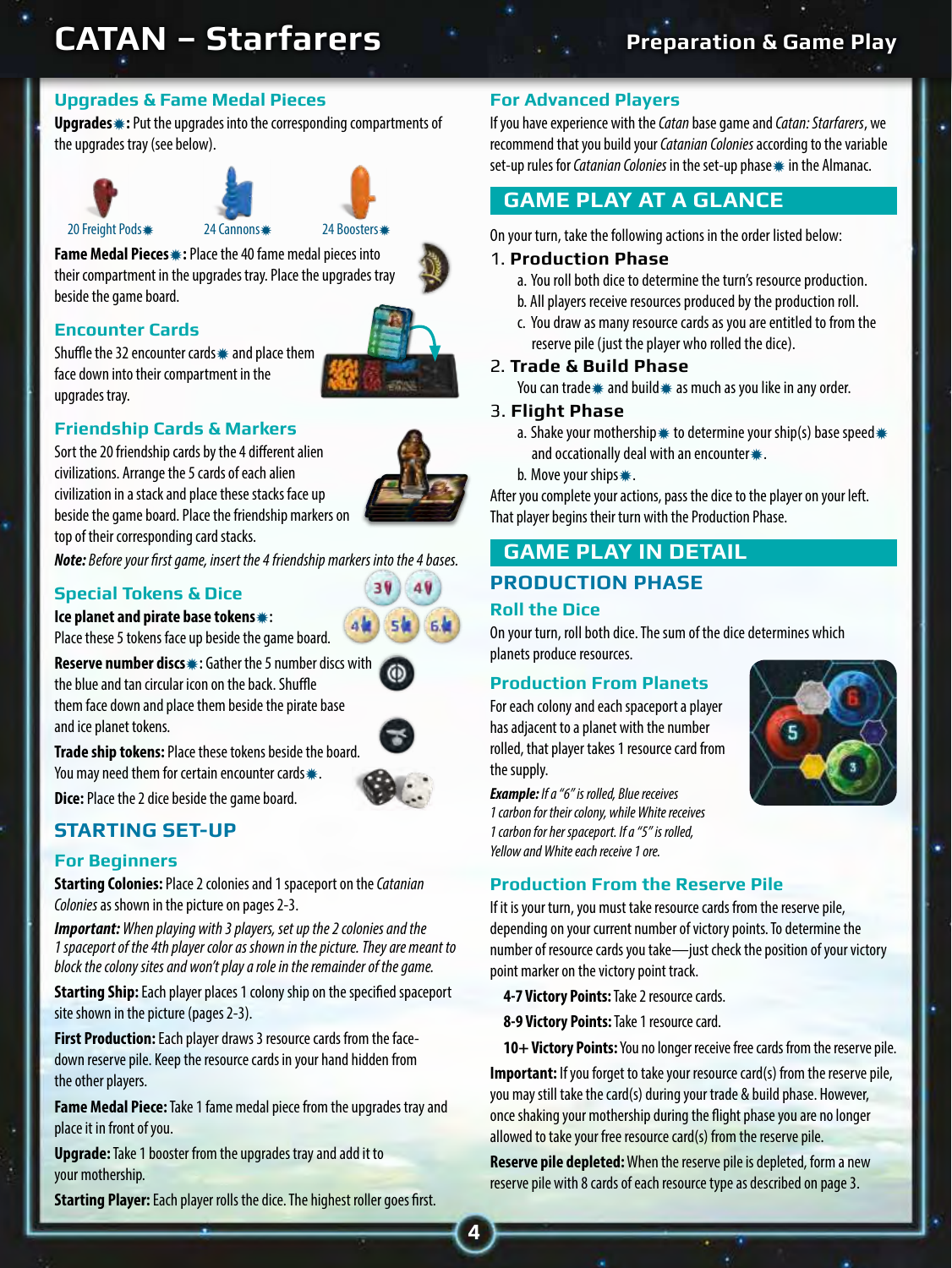## **CATAN – Starfarers**

## **Preparation & Game Play**

#### **TRADE & BUILD PHASE**

On your turn, after completing the production phase, you may trade and build in any order (for example, you can trade, then build, then trade, and build again).

#### **Trade**

On your turn, you may trade resource cards. You may trade as many times as you like (and your resource cards allow). There are 2 types of trade; these can be performed in any order.

#### **Trade With Players**\*

During your turn, you can trade resources with all players. You declare what resources you need and what resources you offer in exchange. Counteroffers might follow. You and the other players decide at which rate the resources are traded, but only you can finalize a deal.

**Important:** When it is **not** your turn, you can only trade with the player that rolled the dice. You cannot trade with the supply or another player.

#### **Trade With the Supply\***

During your turn, you may trade directly with the supply. This allows you to get resources that other players either don't have, or won't trade.

**3:1 Resources with the supply:** Return 3 identical resource cards to the supply and take 1 different resource card of your choice from the supply.



**2:1 Goods with the supply:** The *goods* resource has a special role when trading with the supply: you may exchange 2 goods for any 1 other resource of your choice.

*Example:*



#### **Build**

Colonies  $*$  and spaceports  $*$  earn you victory points  $*$  and increase your probability of resource production. You need ships (**again:** *ship*[*s*] is a generic term for colony ships and/or trade ships) to reach new planets and outposts $*$ . You can buy useful upgrades for your mothership  $*$  that will give you advantages as you travel through space.

In order to build, you must return the correct resource card combinations to the supply (look at your *Building Costs* overview card). Take the respective player piece from your personal supply and place it on the game board or attach the upgrade to your mothership.

If your personal supply or the upgrades tray no longer contains an item, you cannot build it. For example, if you already have 3 ships on the game board, you cannot build a ship until your personal supply again contains a transport ship.

#### **Spaceport \*:** Requires 3 carbon + 2 food



**Build a spaceport:** You build a spaceport by upgrading 1 of your existing colonies. Place a shipyard around the colony you want to upgrade.

**Spaceport Sites**\*: At the beginning of the game, each player has only 1 spaceport. Ships can only start from the 2 intersections adjacent to a spaceport. As the game progresses and the distance to new planets increases, you will likely want to build a second or third spaceport.

**Victory Points:** A spaceport is worth 2 victory points. Because a spaceport expands an existing colony (worth 1 victory point), your victory point marker only advances 1 space on the victory point track when you build a spaceport.

**Important:** Like a colony, a spaceport **only produces 1 resource** when the number of an adjacent planet is rolled. *Note: This is different than other Catan games you might be familliar with.*

**Trade Ship** $*$ : Requires 1 ore  $+1$  fuel  $+2$  goods



**Build a trade ship:** You can only build a trade ship on 1 of your unoccupied spaceport sites \*. Spaceport sites are the 2 intersections directly adjacent to a spaceport. If no unoccupied spaceport site is available, you cannot build a trade ship.

*Example: 1 spaceport site at the white spaceport is occupied, so White could place 1 trade ship on the other spaceport site if she pays the corresponding resource combination to the supply.*

*Yellow and Blue don't have spaceports in this planetary system; therefore, they cannot place ships there.*

**5**



**Move a trade ship:** You can move a trade ship in the flight phase of the same turn you build it.

**Colony Ship**\*: Requires 1 ore + 1 fuel + 1 carbon + 1 food



**Build a colony ship:** A colony ship can only be built on an unoccupied spaceport site. Spaceport sites are the 2 intersections directly adjacent to a spaceport. If no unoccupied spaceport site is available to you, you can't build a colony ship.

**Move a colony ship:** You move a colony ship in the flight phase of the same turn you built it.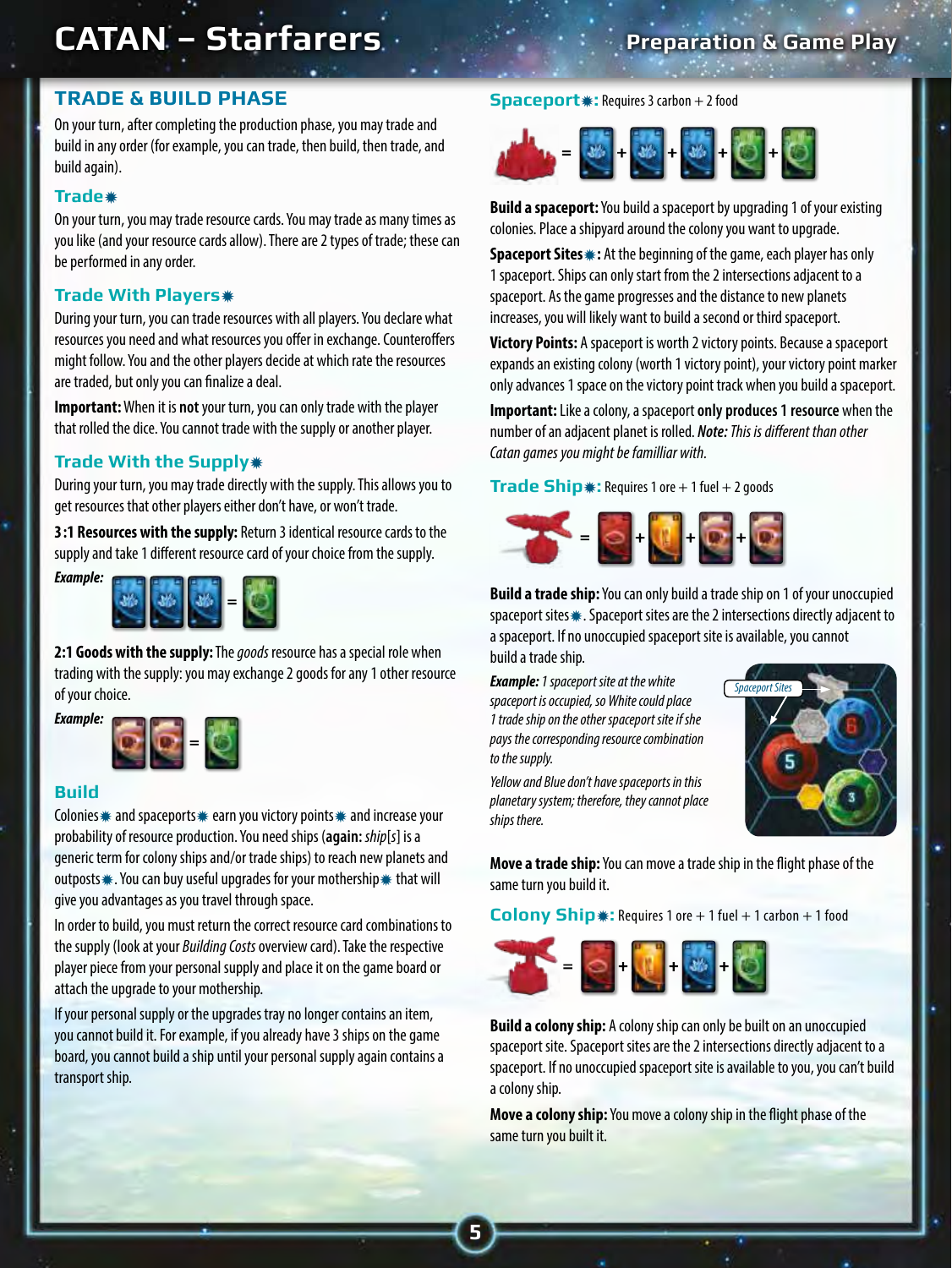# **CATAN – Starfarers**

### **Mothership Upgrades:**

#### **Cannon**<sup>\*</sup>: Requires 2 carbon



Each cannon increases the combat strength  $*$  of each of your ships by 1. Attach the cannons to the nose cone of your mothership. You can add up to 6 cannons to your mothership.

#### **Freight Pod \*:** Requires 2 ore



Each freight pod increases the freight capacity of each of your ships by 1. Attach the freight pods to the side of your mothership. You can add up to 5 freight pods to your mothership.

#### **Booster**<sup>\*</sup>: Requires 2 fuel



**Booster** 

Freight Pod

Cannon

Each booster increases the speed of each of your ships by 1. Attach the boosters to the fins of your mothership. You can add up to 6 boosters to your mothership.

#### **FLIGHT PHASE**

If you do not have a ship on the game board, you skip the flight phase and the next player takes their turn.

Then, one by one, you **move** each of your ships on the game board Roll the dice to determine resource production If you have 1, 2, or 3 ships on the board, you first determine their **speed**. according to the **flight rules**.

Important: The attributes of your mothership always apply to all of your ships. This includes the upgrades and the determined speed.

#### **Determine Your Speed**

Shake your mothership. If a black ball appears, you have an encounter. Otherwise, move your ship(s). this turn. Your speed is composed of your **base speed plus** any **boosters** Your speed  $*$  determines the maximum distance your ship(s) can travel and/or **certain friendship cards** you may possess. The speed during your turn applies to all of your ships $*$ .

#### To determine your base speed:

mothership. The *Turn Overview* card shows the value of each colored ball as **First, shake your mothership:** Turn it upside down, shake it, then turn it upright again. 2 balls fall into the engine cone at the tail of your shown here:



**Depending on which balls fall into the engine cone**, there are 2 possible ways to determine the base speed.

#### **1. Neither of the 2 Balls Is Black**

**Calculate your base speed:** Add the values of the two balls in the engine cone together.

*Example: If a blue ball and a red ball fall into the engine cone, your base speed is "4".*





Add any speed boosters: To determine the speed \* of your ships, take your base speed, then add the number of boosters on your mothership and the number of boosters depicted on any *Scientists* friendship cards (if you have them).

#### **2. One of the 2 Balls Is Black**

**Base Speed:** In this case, your base speed is always "3". The black ball triggers an encounter (see: *encounters* \*). The color of the second ball is irrelevant.



**Add any speed boosters:** To determine the speed of your ships, take your base speed (3), then add the number of boosters on your mothership and the number of boosters depicted on any *Scientists* friendship cards (if you have them).

**Important:** Before you move your ships, you must resolve the encounter. You can find the encounter rules on page 8 in the *Special Cases* section.

#### **Move Your Ships**

The determined speed applies to all your ships on the game board. You may move each of your ships a distance of as many intersections as the determined speed allows, provided that you adhere to the flight rules.

*Example: White shakes her mothership and obtains a base speed of "4" (blue & red ball). In addition, her mothership has 1 booster. Therefore, she can move each of her ships a distance of 5 intersections. She has only 1 ship and moves it a distance of 5 intersections.* 



#### **General Flight Rules**

When you move your ships, you must observe the following rules:

**Use your speed:** You can move any or all your ships fewer intersections then allowed. You may elect not to move a given ship.

**Turn back:** During your turn, you can also return your ships to intersections they have previously occupied.

**Occupied intersections:** Your ships can move through intersections occupied by any ships, colonies, or spaceports. However, you must include these intersections in your movement count. After movement, each intersection can be occupied by only 1 playing piece.

**Blockades:** You are not allowed to block certain intersections (see page 8, *Special Cases*).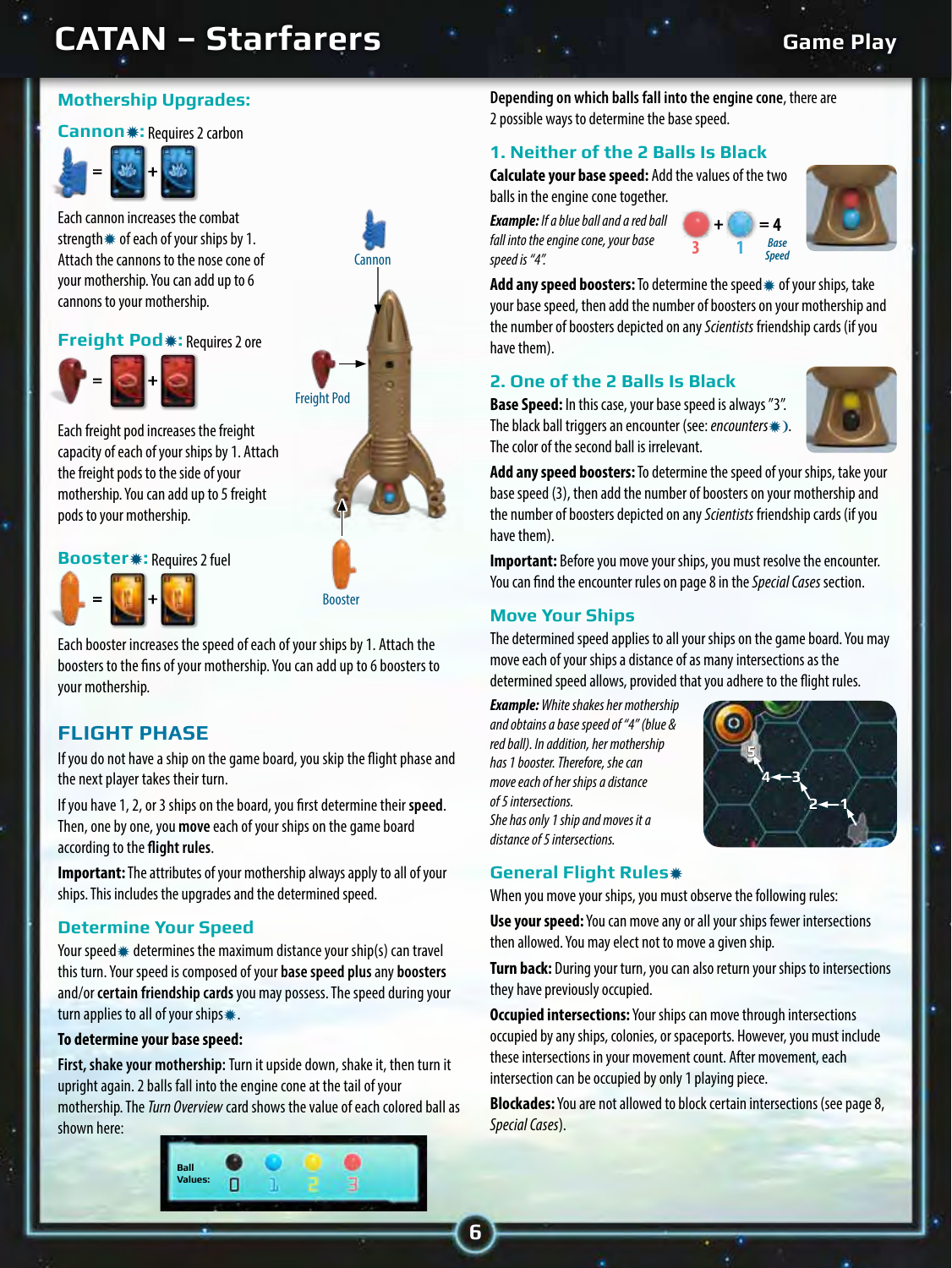# **CATAN – Starfarers Game Play**

#### **Explore a Planetary System**

If you move a ship to an intersection adjacent to a planetary system (see the green circles in the picture) that contains planets with face-down number discs, you immediately reveal all of those number discs.

*Example: White's ship has reached an intersection adjacent to an unexplored planetary system. She immediately reveals all 3 face-down number discs on the planets.*

If you reveal a pirate base or an ice planet, remove this disc from play and replace it with the corresponding, larger special token with the same image (a fame medal is depicted on the back of the special token).

*Example: Now the players know which numbers must be rolled for the planets to produce resources. The number disc on the fuel planet indicates that the planet is occupied by a "4" pirate base. Replace the disc with a pirate base token showing the same image. You can only place a number disc with a production number on the planet after the pirate base is defeated.*





After the exploration, your ship may continue its movement, provided that the ship's speed still allows it.

**Important:** If you are playing an explorer variant  $\ast$ , read the corresponding rules in the Almanac.

#### **Establish a Colony**

If one of your colony ships \* ends its flight on an unoccupied intersection between two planets, you may† establish a colony  $*$  there by removing the transport ship and returning it to your supply (†see *No Blockade* on page 8). Once you have established a colony, you cannot change it back to a colony ship.

**Colony site**\*: You can only establish a colony on an intersection between 2 planets. Therefore, each planetary system has 3 building sites. Your colony occupies 1 of these intersections.

**Pirate base / ice planet \*:** You cannot establish a colony on a building site adjacent to a planet with a pirate base or adjacent to an ice planet.

*Example: White moves her colony ship a distance of 3 intersections until it reaches the colony site. She places the colony on this intersection between the 2 adjacent planets. As long as the fuel planet is occupied by the pirate base, no one can build on the other 2 colony sites.*



**Production:** Starting with the next production roll, the planets adjacent to the new colony produce resources when the planets' numbers are rolled.

**Victory point:** The colony is worth 1 victory point. Advance 1 space on the victory point track.

**Special rule for 3-player games:** Each planetary system has 3 colony sites. In a 4-player game, you can establish a colony on each of these sites. In a 3-player game, however, only 2 colonies can be established in each planetary system. Once 2 colonies are established in a planetary system, no one can establish a colony on the third intersection.

#### **Establish a Trade Station**

If one of your trade ships  $*$  ends its flight on the docking point  $*$ of an outpost $\ast$ , you must establish a trade station $\ast$  at the outpost. Once you have established a trade station, you cannot change it back to a trade ship.

**Docking Point**  $\ast$ **:** Your trade ship must land on the circular docking point in the center of the outpost. Place your trade station on 1 of the 5 free docks around the outpost. Return the transport ship to your supply.

**Minimum Number of Freight Pods:** To establish a trade station, the number of freight pods on your mothership must be greater than the number of trade stations already at the respective outpost.

*Example: White moves her trade ship past the red trade ship and lands on the docking point of the Merchants' outpost. There is no trade station at this outpost yet, so White's mothership must only have at least 1 freight pod for her to establish a trade station there (it does!). White returns the transport ship to her supply and places the trade station on 1 of the adjacent docks.*



**Friendship card \*:** After establishing a trade station, you may look at all of the available friendship cards from that alien's civilization. Choose 1 of the cards and place it face up in front of you. You can use the advantages described on that card immediately.



**Victory points**<sup>1</sup>: If you are the first player to establish a trade station at an outpost, you receive the respective aliens' friendship marker\*. Stand the marker next to your supply of game components, clearly visible to everyone. A friendship marker is worth 2 victory points. Advance 2 spaces on the victory point track.

You lose a friendship marker (and the associated 2 victory points) if another player has more trade stations at this outpost.

*Example: On his turn, Red was able to dock his second trade station at the Merchants' outpost. Since 3 trade stations had already been established there, his mothership must have at least 4 freight pods. Red now has the most trade stations at this outpost, so White must give Red the friendship marker. White moves her victory point marker back 2 spaces and Red moves his victory point marker forward 2 spaces.*



#### **Pirate Bases and Ice Planets**

You are not allowed to establish colonies  $*$  on colony sites  $*$  if one of the adjacent planets is an ice planet  $*$  or harbors a pirate base $*$ . You must first terraform the ice planet or free the planet from pirates. If your speed allows it, you can continue your ship's flight after this action.

**Pirate base:** If you move your ship to an intersection adjacent to a pirate base and the number of cannons on your mothership (plus any cannons you have from Scientist friendship cards) is **equal to or greater than** the number on the pirate base token, you immediately defeat the pirate base.

**Ice planet:** If you move your ship to an intersection adjacent to an ice planet and the number of your freight pods on your mothership is **equal to or greater than** the number on the ice planet token, you immediately terraform the ice planet. *Continues on page 8.*

**7**